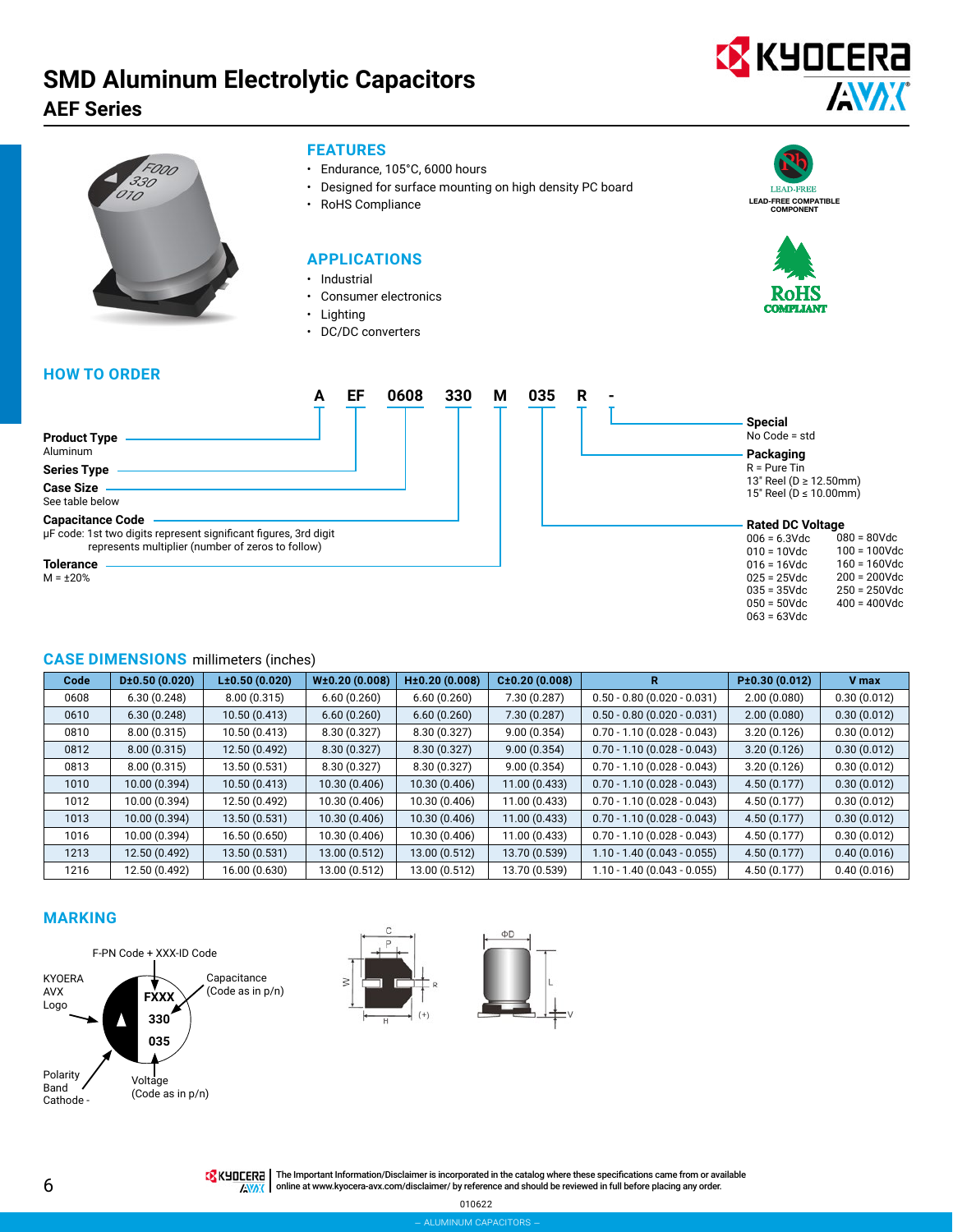

### **TECHNICAL SPECIFICATIONS**

|                                       |                                                                     | <b>Category Temperature Range:</b> $-55^{\circ}$ C to $+105^{\circ}$ C (6.3 - 100V), $-40^{\circ}$ C to $+105^{\circ}$ C (160 - 400V) |                                   |  |  |  |  |  |
|---------------------------------------|---------------------------------------------------------------------|---------------------------------------------------------------------------------------------------------------------------------------|-----------------------------------|--|--|--|--|--|
| Capacitance Range: At 20°C, 120Hz     | 2.2µF to 470µF                                                      |                                                                                                                                       |                                   |  |  |  |  |  |
| Capacitance Tolerance: At 20°C, 120Hz |                                                                     | ±20%                                                                                                                                  |                                   |  |  |  |  |  |
|                                       | <b>Dissipation Factor (%):</b> Measurement Frequency: 120Hz at 20°C | Please see the Ratings and Part Number Reference Table below                                                                          |                                   |  |  |  |  |  |
| Leakage Current:                      | Rated voltage at 20°C*                                              | $6.3 - 100V$                                                                                                                          | $160 - 400V$                      |  |  |  |  |  |
|                                       |                                                                     | $1 \leq 0.03$ CV or 4µA, whichever is greater (2min)                                                                                  | $1 \leq 0.04CV + 100\mu A (1min)$ |  |  |  |  |  |

\* Note: In the case of an anomalous reading, re-measure the leakage current after following voltage treatment: Voltage treatment: DC rated voltage to be applied to the capacitors for 120 minutes at 105°C.

## **CAPACITANCE AND RATED VOLTAGE RANGE (FIGURES DENOTES CASE SIZE)**

|     | Capacitance     | Rated Voltage DC (V <sub>R</sub> ) |            |            |            |      |            |      |            |             |             |             |             |      |
|-----|-----------------|------------------------------------|------------|------------|------------|------|------------|------|------------|-------------|-------------|-------------|-------------|------|
| μF  | Code            | 6.3V                               | <b>10V</b> | <b>16V</b> | <b>25V</b> | 35V  | <b>50V</b> | 63V  | <b>80V</b> | <b>100V</b> | <b>160V</b> | <b>200V</b> | <b>250V</b> | 400V |
| 2.2 | 2R2             |                                    |            |            |            |      |            |      |            |             |             |             |             | 0610 |
| 3.3 | 3R <sub>3</sub> |                                    |            |            |            |      |            |      |            |             |             |             |             | 0810 |
| 4.7 | 4R7             |                                    |            |            |            |      |            |      |            |             |             |             | 0810        | 0812 |
| 5.6 | 5R6             |                                    |            |            |            |      |            |      |            |             |             |             |             | 0812 |
| 6.8 | 6R8             |                                    |            |            |            |      |            |      |            |             |             |             |             | 1013 |
| 10  | 100             |                                    |            |            |            | 0608 |            |      | 0608       | 0608        | 1010        | 0810        | 0812        | 1013 |
| 15  | 150             |                                    |            |            |            |      |            |      |            |             | 0812        | 0813        |             | 1016 |
| 22  | 220             |                                    |            |            |            | 0608 | 0608       | 0608 | 0810       | 0810        |             |             | 1016        |      |
| 33  | 330             |                                    |            |            |            | 0608 |            | 0810 | 0810       | 1010        | 1013        |             |             |      |
| 47  | 470             |                                    |            |            | 0608       | 0608 | 0810       | 0810 | 1010       | 1010        | 1016        |             |             |      |
| 100 | 101             | 0608                               |            | 0608       | 0608       | 0810 | 1010       | 1010 | 1012       | 1213        |             |             |             |      |
| 150 | 151             |                                    | 0608       |            |            |      |            |      |            |             |             |             |             |      |
| 220 | 221             | 0608                               | 0810       | 0810       | 0810       | 1010 | 1213       | 1213 | 1216       |             |             |             |             |      |
| 330 | 331             | 0810                               | 1010       | 0812       | 1010       |      | 1216       |      |            |             |             |             |             |      |
| 470 | 471             | 0810                               | 1010       | 1010       |            |      |            |      |            |             |             |             |             |      |

Released ratings

## **RATINGS & PART NUMBER REFERENCE**

| <b>Part Number</b> | <b>Case Size</b> | Capacitance<br>$(\mu F)$                        | <b>Rated Voltage</b><br>(V) | <b>DCL Max.</b><br>$(\mu A)$                           | DF Max.<br>$(\%)$  | <b>ESR Max.</b><br>@100kHz(0) | 100kHz RMS<br>Current (mA) |  |  |  |  |
|--------------------|------------------|-------------------------------------------------|-----------------------------|--------------------------------------------------------|--------------------|-------------------------------|----------------------------|--|--|--|--|
|                    | 6.3 Volt         |                                                 |                             |                                                        |                    |                               |                            |  |  |  |  |
| AEF0608101M006R    | 0608             | 100                                             | 6.3                         | 18                                                     | 32                 | 0.75                          | 145                        |  |  |  |  |
| AEF0608221M006R    | 0608             | 220                                             | 6.3                         | 39.6                                                   | 32                 | 0.75                          | 180                        |  |  |  |  |
| AEF0810331M006R    | 0810             | 330                                             | 6.3                         | 59.4                                                   | 32                 | 0.36                          | 280                        |  |  |  |  |
| AEF0810471M006R    | 0810             | 470                                             | 6.3                         | 84.6                                                   | 32                 | 0.36                          | 360                        |  |  |  |  |
|                    |                  |                                                 | 10 Volt                     |                                                        |                    |                               |                            |  |  |  |  |
| AEF0608151M010R    | 0608             | 150                                             | 10                          | 45                                                     | 28                 | 0.75                          | 105                        |  |  |  |  |
| AEF0810221M010R    | 0810             | 220                                             | 10                          | 66                                                     | 28                 | 0.36                          | 280                        |  |  |  |  |
| AEF1010331M010R    | 1010             | 330                                             | 10                          | 99                                                     | 28                 | 0.23                          | 400                        |  |  |  |  |
| AEF1010471M010R    | 1010             | 470                                             | 10                          | 141                                                    | 28                 | 0.23                          | 545                        |  |  |  |  |
| 16 Volt            |                  |                                                 |                             |                                                        |                    |                               |                            |  |  |  |  |
| AEF0608101M016R    | 0608             | 100                                             | 16                          | 48                                                     | 26                 | 0.75                          | 145                        |  |  |  |  |
| AEF0810221M016R    | 0810             | 220                                             | 16                          | 105.6                                                  | 26                 | 0.36                          | 475                        |  |  |  |  |
| AEF0812331M016R    | 0812             | 330                                             | 16                          | 158.4                                                  | 26                 | 0.36                          | 510                        |  |  |  |  |
| AEF1010471M016R    | 1010             | 470                                             | 16                          | 225.6                                                  | 26                 | 0.23                          | 720                        |  |  |  |  |
|                    |                  |                                                 | 25 Volt                     |                                                        |                    |                               |                            |  |  |  |  |
| AEF0608470M025R    | 0608             | 47                                              | 25                          | 35.3                                                   | 16                 | 0.75                          | 165                        |  |  |  |  |
| AEF0608101M025R    | 0608             | 100                                             | 25                          | 75                                                     | 16                 | 0.75                          | 175                        |  |  |  |  |
| AEF0810221M025R    | 0810             | 220                                             | 25                          | 165                                                    | 16                 | 0.36                          | 535                        |  |  |  |  |
| AEF1010331M025R    | 1010             | 330                                             | 25                          | 247.5                                                  | 16                 | 0.23                          | 750                        |  |  |  |  |
|                    |                  |                                                 | 35 Volt                     |                                                        |                    |                               |                            |  |  |  |  |
| AEF0608100M035R    | 0608             | 10                                              | 35                          | 10.5                                                   | 14                 | 0.75                          | 145                        |  |  |  |  |
| AEF0608220M035R    | 0608             | 22                                              | 35                          | 23.1                                                   | 14                 | 0.75                          | 160                        |  |  |  |  |
| AEF0608330M035R    | 0608             | 33                                              | 35                          | 34.7                                                   | 14                 | 0.75                          | 175                        |  |  |  |  |
| AEF0608470M035R    | 0608             | 47<br>$\sim$ $\sim$ $\sim$ $\sim$ $\sim$ $\sim$ | 35<br>$\sim$                | 49.4<br>$140011$ $0.50110$ $11.0011$ $10.001$ $11.001$ | 14<br>$P^{\prime}$ | 0.75                          | 190                        |  |  |  |  |

All technical data relates to an ambient temperature of +25C. Capacitance and DF are measured at 120Hz, 0.5RMS with DC bias of 2.2 volts. DCL is measured at rated voltage after 5 minutes.

The Important Information/Disclaimer is incorporated in the catalog where these specifications came from or available<br>online at [www.kyocera-avx.com/disclaimer/](http://www.kyocera-avx.com/disclaimer/) by reference and should be reviewed in full before placing any

022422 – aluminum capacitors –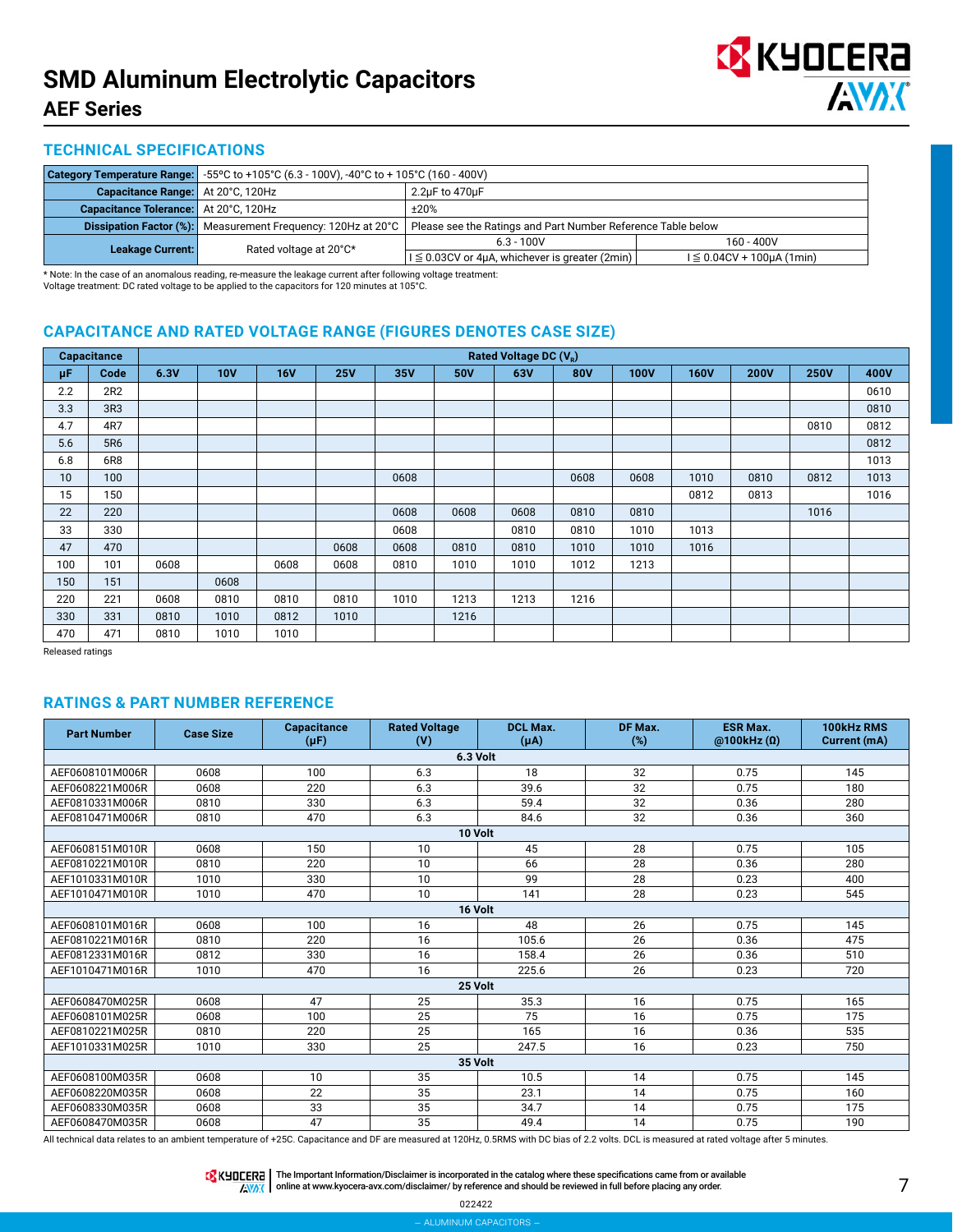

#### **RATINGS & PART NUMBER REFERENCE**

| <b>Part Number</b> | <b>Case Size</b> | <b>Capacitance</b> | <b>Rated Voltage</b> | <b>DCL Max.</b> | DF Max. | <b>ESR Max.</b> | 100kHz RMS   |
|--------------------|------------------|--------------------|----------------------|-----------------|---------|-----------------|--------------|
|                    |                  | $(\mu F)$          | (V)                  | $(\mu A)$       | (%)     | @100kHz(0)      | Current (mA) |
| AEF0810101M035R    | 0810             | 100                | 35                   | 105             | 14      | 0.36            | 560          |
| AEF1010221M035R    | 1010             | 220                | 35                   | 231             | 14      | 0.23            | 800          |
|                    |                  |                    |                      | 50 Volt         |         |                 |              |
| AEF0608220M050R    | 0608             | 22                 | 50                   | 33              | 14      | 1.5             | 145          |
| AEF0810470M050R    | 0810             | 47                 | 50                   | 70.5            | 14      | 0.57            | 520          |
| AEF1010101M050R    | 1010             | 100                | 50                   | 150             | 14      | 0.4             | 680          |
| AEF1213221M050R    | 1213             | 220                | 50                   | 330             | 14      | 0.18            | 875          |
| AEF1216331M050R    | 1216             | 330                | 50                   | 495             | 14      | 0.17            | 1020         |
|                    |                  |                    | 63 Volt              |                 |         |                 |              |
| AEF0608220M063R    | 0608             | 22                 | 63                   | 41.6            | 12      | 4.6             | 140          |
| AEF0810330M063R    | 0810             | 33                 | 63                   | 62.4            | 12      | 1.36            | 320          |
| AEF0810470M063R    | 0810             | 47                 | 63                   | 88.8            | 12      | 1.36            | 380          |
| AEF1010101M063R    | 1010             | 100                | 63                   | 189             | 12      | 0.73            | 530          |
| AEF1213221M063R    | 1213             | 220                | 63                   | 415.8           | 12      | 0.3             | 840          |
|                    |                  |                    | 80 Volt              |                 |         |                 |              |
| AEF0607100M080R    | 0608             | 10                 | 80                   | 24              | 12      | 5.2             | 130          |
| AEF0810220M080R    | 0810             | 22                 | 80                   | 52.8            | 12      | 2.2             | 360          |
| AEF0810330M080R    | 0810             | 33                 | 80                   | 79.2            | 12      | 2.2             | 410          |
| AEF1010470M080R    | 1010             | 47                 | 80                   | 112.8           | 12      | 1.4             | 490          |
| AEF1012101M080R    | 1012             | 100                | 80                   | 240             | 12      | 1.4             | 530          |
| AEF1216221M080R    | 1216             | 220                | 80                   | 528             | 12      | 0.49            | 1020         |
|                    |                  |                    | <b>100 Volt</b>      |                 |         |                 |              |
| AEF0608100M100R    | 0608             | 10                 | 100                  | 30              | 10      | 5.5             | 140          |
| AEF0810220M100R    | 0810             | 22                 | 100                  | 66              | 10      | 2.7             | 320          |
| AEF1010330M100R    | 1010             | 33                 | 100                  | 99              | 10      | 1.8             | 360          |
| AEF1010470M100R    | 1010             | 47                 | 100                  | 141             | 10      | 1.8             | 540          |
| AEF1213101M100R    | 1213             | 100                | 100                  | 300             | 10      | 0.68            | 550          |
|                    |                  |                    | <b>160 Volt</b>      |                 |         |                 |              |
| AEF1010100M160R    | 1010             | 10                 | 160                  | 164             | 20      | 16              | 176          |
| AEF0812150M160R    | 0812             | 15                 | 160                  | 196             | 20      | 14              | 204          |
| AEF1013330M160R    | 1013             | 33                 | 160                  | 311.2           | 20      | 9               | 340          |
| AEF1016470M160R    | 1016             | 47                 | 160                  | 400.8           | 20      | 8               | 420          |
|                    |                  |                    |                      | <b>200 Volt</b> |         |                 |              |
| AEF0810100M200R    | 0810             | 10                 | 200                  | 180             | 20      | 16              | 170          |
| AEF0813150M200R    | 0813             | 15                 | 200                  | 220             | 20      | 14              | 210          |
|                    |                  |                    | <b>250 Volt</b>      |                 |         |                 |              |
| AEF08104R7M250R    | 0810             | 4.7                | 250                  | 147             | 20      | 30              | 90           |
| AEF0812100M250R    | 0812             | $\overline{10}$    | 250                  | 200             | 20      | 16              | 150          |
| AEF1016220M250R    | 1016             | 22                 | 250                  | 320             | 20      | 12              | 312          |
|                    |                  |                    |                      | <b>400 Volt</b> |         |                 |              |
| AEF06102R2M400R    | 0610             | 2.2                | 400                  | 135.2           | 24      | 35              | 48           |
| AEF08103R3M400R    | 0810             | 3.3                | 400                  | 152.8           | 24      | 32              | 72           |
| AEF08124R7M400R    | 0812             | 4.7                | 400                  | 175.2           | 24      | 26              | 100          |
| AEF08125R6M400R    | 0812             | 5.6                | 400                  | 189.6           | 24      | 24              | 108          |
| AEF10136R8M400R    | 1013             | 6.8                | 400                  | 208.8           | 24      | 22              | 140          |
| AEF1013100M400R    | 1013             | 10                 | 400                  | 260             | 24      | 18              | 194          |
| AEF1016150M400R    | 1016             | 15                 | 400                  | 340             | 24      | 16              | 235          |

All technical data relates to an ambient temperature of +25C. Capacitance and DF are measured at 120Hz, 0.5RMS with DC bias of 2.2 volts. DCL is measured at rated voltage after 5 minutes.

**TA KYOCERA** The Important Information/Disclaimer is incorporated in the catalog where these specifications came from or available online at [www.kyocera-avx.com/disclaimer/](http://www.kyocera-avx.com/disclaimer/) by reference and should be reviewed in full before placing any order.

113021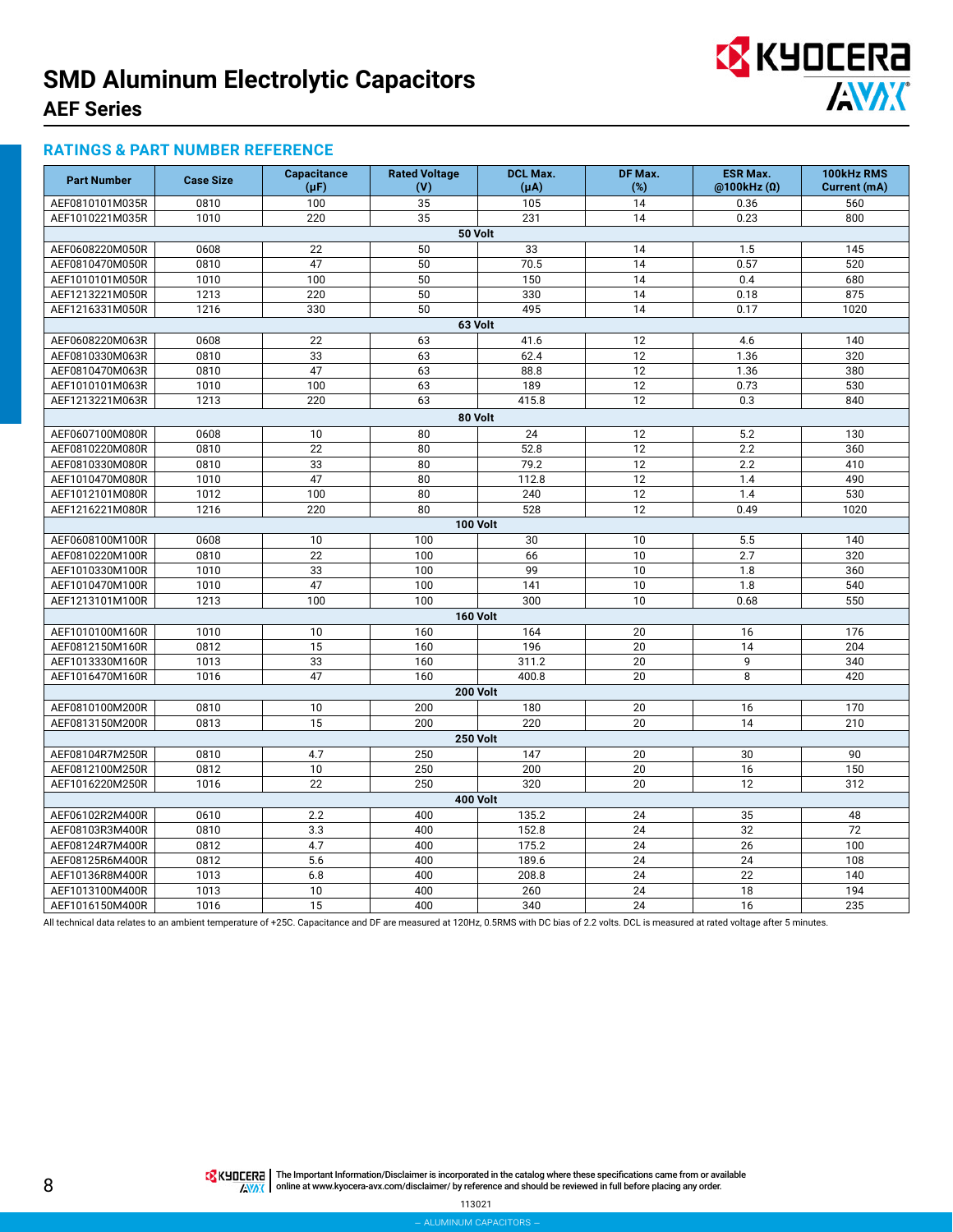

### **FREQUENCY COEFFICIENT OF PERMISSIBLE RIPPLE CURRENT**

| <b>Rated Voltage (Vdc)</b> | 1K(Hz)<br>۱20 - | 10K(Hz)<br>1K | 100K(Hz)<br>10K |            |  |
|----------------------------|-----------------|---------------|-----------------|------------|--|
| $-400$                     | 0.50            | 0.80          | 0.90            | 00. ا<br>. |  |

Internal heating produced by ripple current will reduce the lifetime of capacitors, at a rate of halving the lifetime with every 5℃ rise. When long life performance is required in actual use the rms ripple current should be minimized.

## **QUALIFICATION TABLE**

| <b>Test</b>                                                      | <b>AEF</b> series                                                                                                                       |                                                             |                                               |                                         |    |                                               |                                               |             |     |  |
|------------------------------------------------------------------|-----------------------------------------------------------------------------------------------------------------------------------------|-------------------------------------------------------------|-----------------------------------------------|-----------------------------------------|----|-----------------------------------------------|-----------------------------------------------|-------------|-----|--|
|                                                                  | <b>Condition</b>                                                                                                                        | <b>Characteristics</b>                                      |                                               |                                         |    |                                               |                                               |             |     |  |
|                                                                  |                                                                                                                                         | Rated Voltage (V)                                           | 6.3                                           | 10                                      | 16 | 25                                            | $35 - 100$                                    | $160 - 250$ | 400 |  |
| <b>Low Temperature Characteristics</b><br>(Max. Impedance Ratio) | At 120Hz                                                                                                                                | $Z(-25^{\circ}C)/Z(+20^{\circ}C)$                           | 4                                             | 3                                       |    | $\mathbf{2}$                                  | $\overline{2}$                                | 6           | 6   |  |
|                                                                  |                                                                                                                                         | Z(-40°C)/Z(+20°C)                                           | 10                                            | 8                                       | 6  | 4                                             | 3                                             | 10          | 18  |  |
|                                                                  |                                                                                                                                         | <b>Rated Voltage (V)</b>                                    | $6.3 - 100$                                   |                                         |    |                                               | $160 - 400$                                   |             |     |  |
| <b>Endurance</b>                                                 | The specifications shall be met when the capacitors<br>are restored to 20°C after rated voltage is applied<br>for 6.000 hours at 105°C. | $\Delta C/C$                                                | ≤±30% of the initial limit                    |                                         |    |                                               | $\leq$ ±20% of the initial limit              |             |     |  |
|                                                                  |                                                                                                                                         | DF                                                          | $\leq$ 300% of the initial<br>specified limit |                                         |    |                                               | $\leq$ 200% of the initial<br>specified limit |             |     |  |
|                                                                  |                                                                                                                                         | <b>DCL</b>                                                  | ≤the initial specified limit                  |                                         |    |                                               | ≤the initial specified limit                  |             |     |  |
|                                                                  |                                                                                                                                         | Rated Voltage (V)                                           | $6.3 - 100$                                   |                                         |    |                                               | $160 - 400$                                   |             |     |  |
|                                                                  | The following specifications shall be satisfied when                                                                                    | $\Delta C/C$                                                | $\leq$ ±30% of the initial limit              |                                         |    | $\leq$ ±20% of the initial limit              |                                               |             |     |  |
| <b>Shelf Life</b>                                                | the capacitors are restored to 20°C after leaving<br>them under no load at 105°C for 1,000 hours.                                       | DF                                                          | $\leq$ 300% of the initial<br>specified limit |                                         |    | $\leq$ 200% of the initial<br>specified limit |                                               |             |     |  |
|                                                                  |                                                                                                                                         | $\leq$ 200% of the initial<br><b>DCL</b><br>specified limit |                                               | ≤200% of the initial<br>specified limit |    |                                               |                                               |             |     |  |

#### **REFLOW**

| Diameter (mm)               | $\Phi$ 6.3                                                     | $\Phi$ 8     | $\Phi$ 10    | Φ12.5        |  |  |  |  |  |
|-----------------------------|----------------------------------------------------------------|--------------|--------------|--------------|--|--|--|--|--|
| <b>Peak Temperature</b>     | 260°C, 5 sec. max.                                             |              |              |              |  |  |  |  |  |
| <b>Preheat Temperature</b>  | 100°C to 180°C, 150 sec. max.<br>100°C to 200°C, 180 sec. max. |              |              |              |  |  |  |  |  |
| Duration at 200°C or higher | 90 sec. max.                                                   | 90 sec. max. | 60 sec. max. | 60 sec. max. |  |  |  |  |  |
| Duration at 230°C or higher | 30 sec. max.<br>40 sec. max.<br>30 sec. max.<br>30 sec. max.   |              |              |              |  |  |  |  |  |
| <b>Reflow Number</b>        | Twice* or less                                                 |              |              |              |  |  |  |  |  |

\*if twice then need to be at least 2hrs between reflows

#### **STORAGE**

1. It is recommended to keep capacitors between the ambient temperatures of 5°C to 35°C (if between 35**°**C to 85**°**C, it should be less than three months) and the relative humidity of 75% or below.

2. Confirm that the environment does not have any of the following conditions:

- Damp conditions such as water, saltwater spray, or oil spray or fumes. High humidity or humidity condensation situations.
- In an atmosphere filled with toxic gasses (such as hydrogen sulfide, sulfurous acid, nitrous acid, chlorine, ammonia, etc.).
- Being exposed to direct sunlight, ozone, ultraviolet ray, or radiation.
- Being exposed to acidic or alkaline solutions.

• Under severe conditions where vibration and / or mechanical shock exceed the applicable ranges of the specification.

3. Storage time:

• Before unseal: within 2 years after delivery

TRK HILLERA | The Important Information/Disclaimer is incorporated in the catalog where these specifications came from or available **AWAX** online at [www.kyocera-avx.com/disclaimer/](http://www.kyocera-avx.com/disclaimer/) by reference and should be reviewed in full before placing any order.